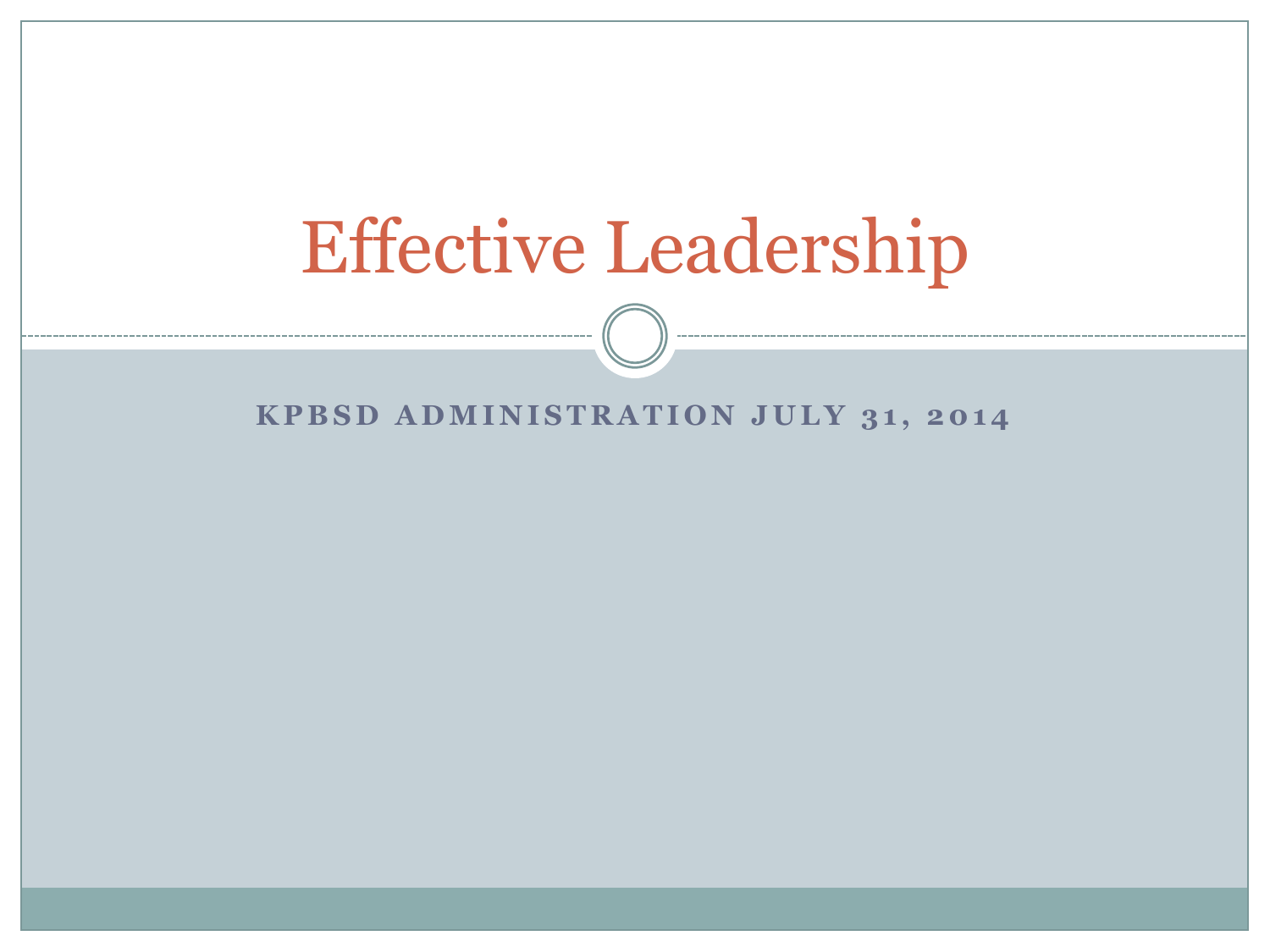#### KPBSD Administrator Effective Leadership Practice **Domain 1: Leadership Domain 2: Student Learning**\* **Component 1: Culture Mission and Vision Culture of Learning Collaboration Professional Development** Component 1: Standardized student assessment achievement **Component 2: Instruction Implementation of Curriculum Monitoring Student Learning Personalization Evaluating Effective Instruction** Component 2: District student assessment achievement **Component 3: Management Creating a Safe, Welcoming Environment to ensure successful teaching and learning Solving Problems or Concerns Working within Policies, Laws, and Regulations Managing Resources** Component 3: Other student assessment data **Component 4: Stakeholder Support and Engagement Communication and professional relationships Facilitate Participation Responsiveness Community Connections** Component 4: Other student assessment data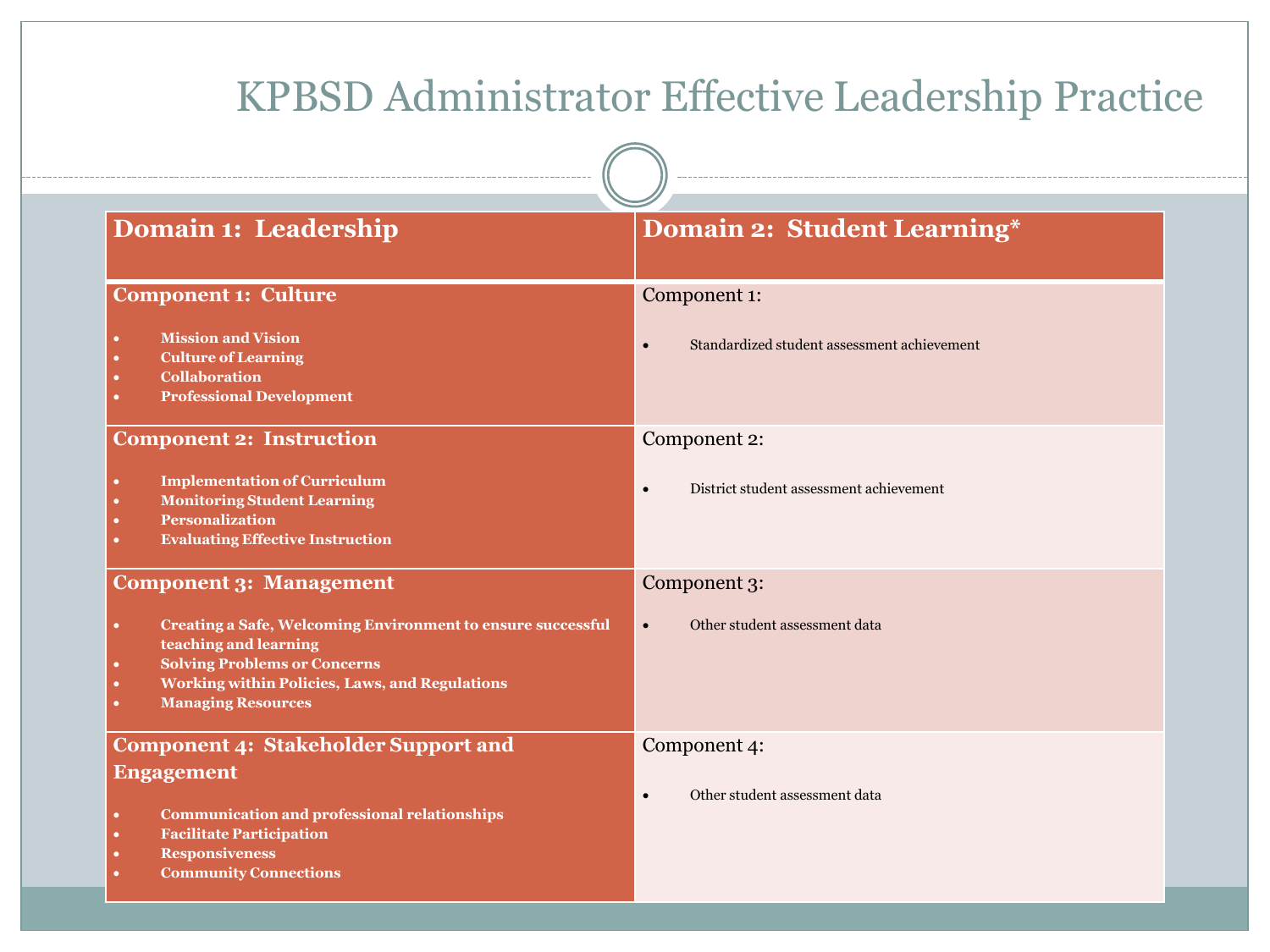### Process

 Assistant Principals will utilize same system – Principal is responsible to evaluate the AP

### • Timeline of process

- Pre-Conference September 15
- Mid-year Conference December 15
- Formative Conference March 15
- Summative Conference June 15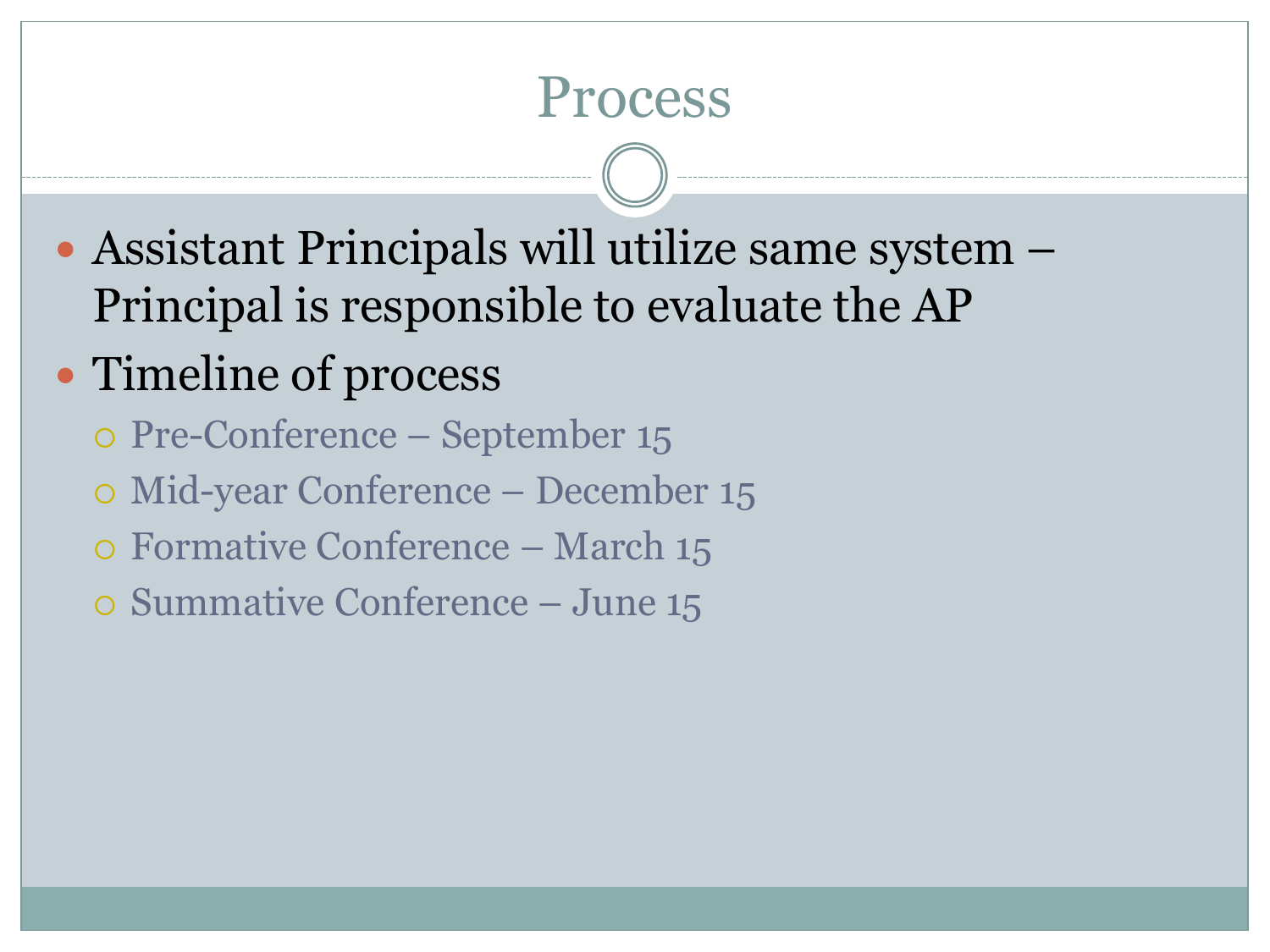## Evidence

- Depth vs. Quantity
- Feedback example what happened as a result of your feedback?
- Demonstrate a track record of significant and successful innovation
- Be able to answer (and show):
	- What specific measures will you use to ensure goals are being met?
	- What have you done in response to data gathered from those measures?
	- What processes have you put in place to successfully implement change/improvement?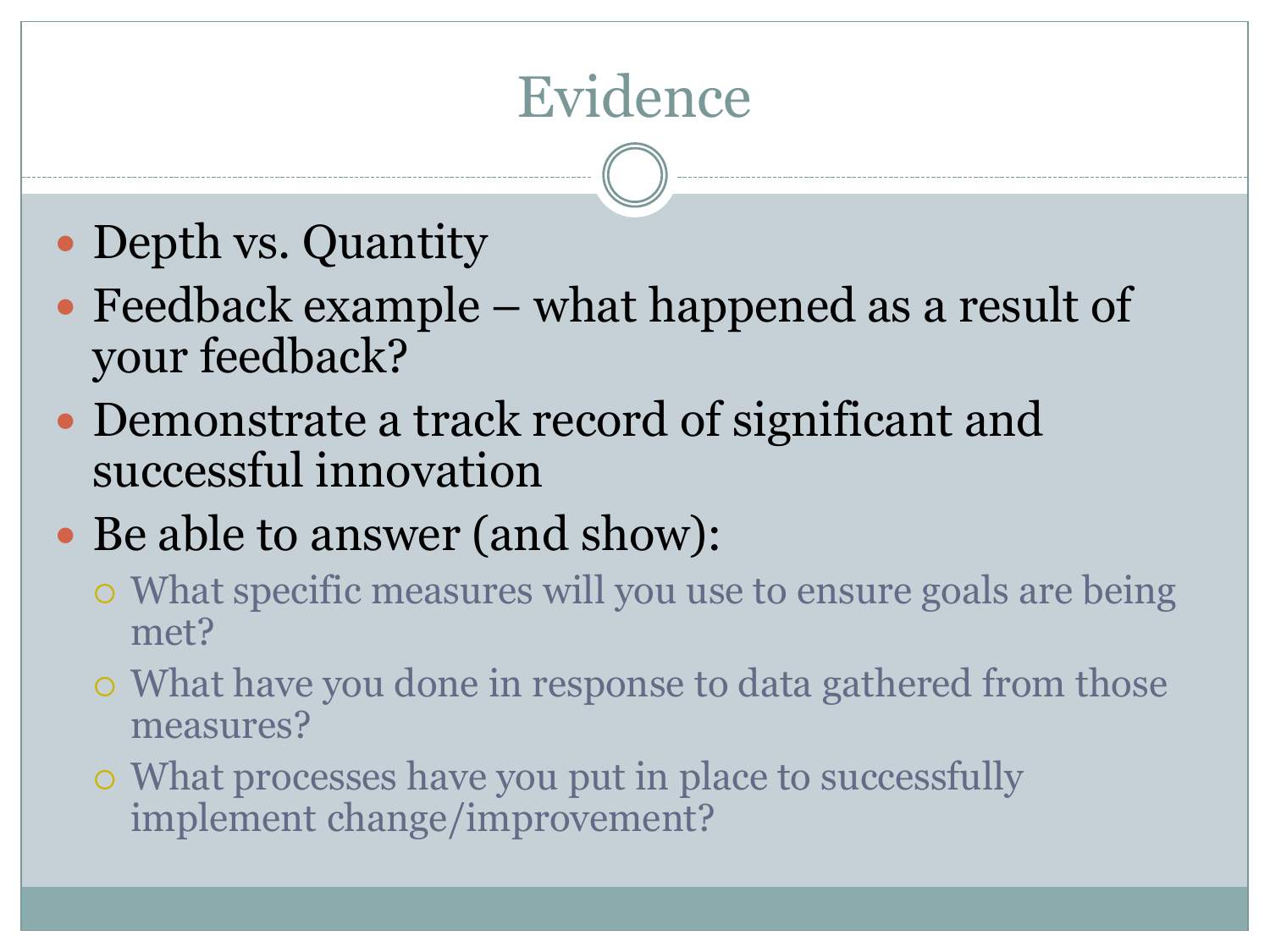## Areas of Emphasis

#### Student Learning

- Reflection
- Multiple sources
- Action taken
- Continuous improvement

#### • Change Management

- Clear, structured processes for change
- Specific feedback to move change forward

#### • Performance Management

- Develops capacity in others
- Conducts the difficult conversations

#### • Relationship Building

- Positive attitude
- o Collaborative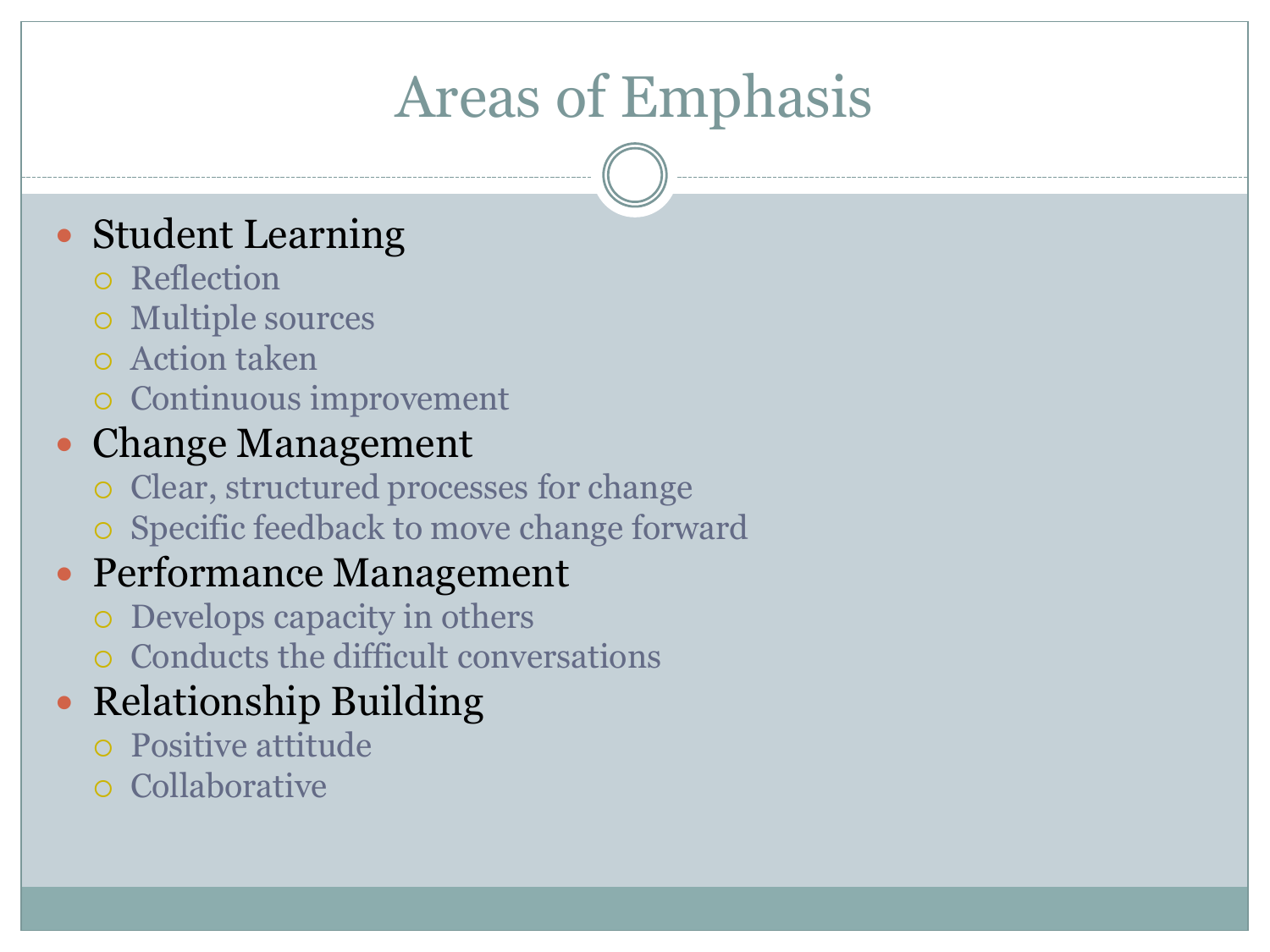### Student Growth Maps

 Group of Administrators will work with Directors to develop/pilot

Utilize teacher template to get us started

- Required every year starting 2015-16
- Our system will be updated to include this aspect

Possibly replace PEP – under discussion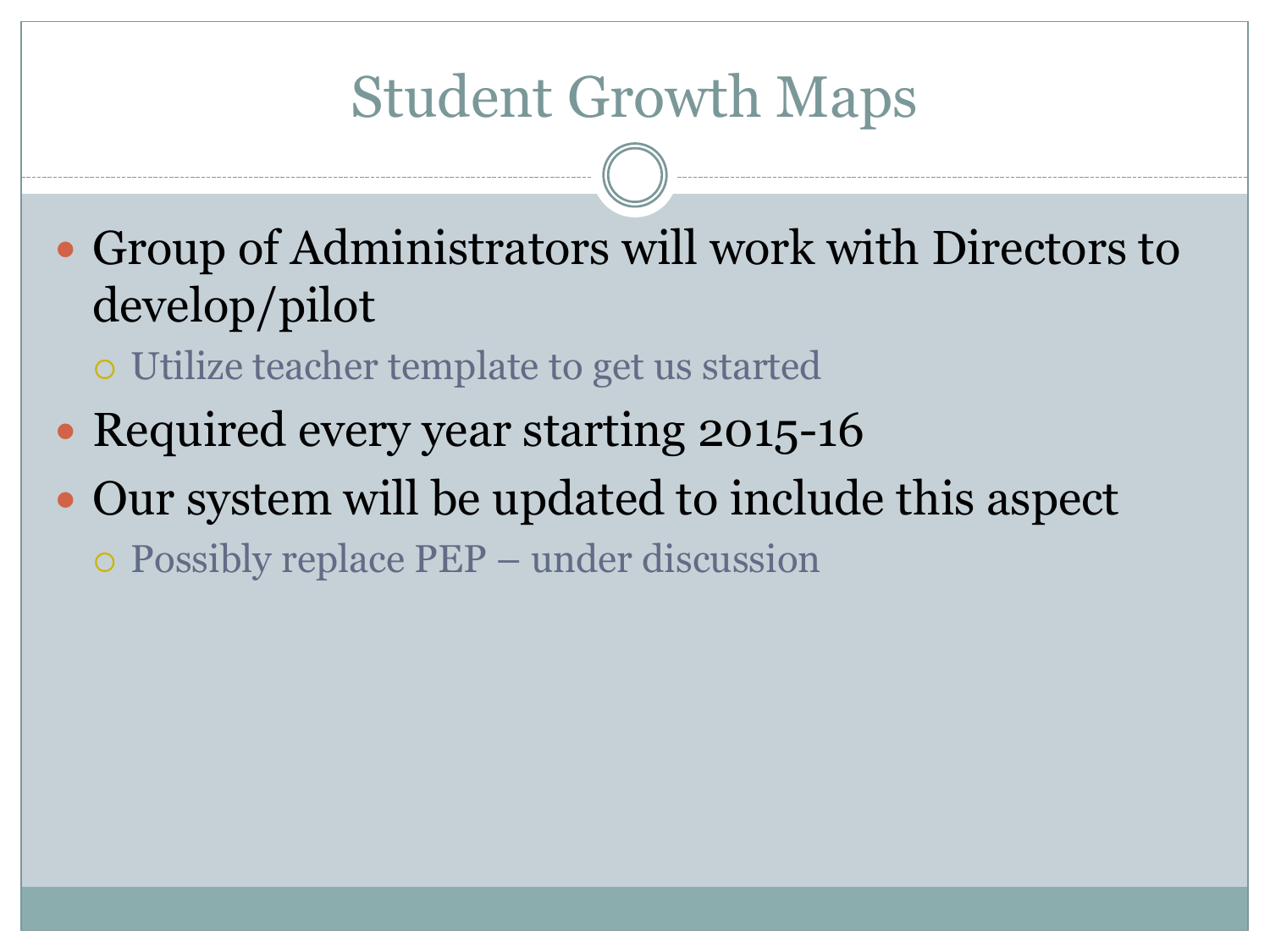## Principals

**TOP QUALITIES FOR A** 

**PRINCIPAI** 



**Has QUALITY CONTACT** and **INTERACTIONS** with teachers and students.

**I RECOGNIZES AND REWARDS** INDIVIDUAL ACCOMPLISHMENTS.

Involves teachers in the design and implementation of IMPORTANT DECISIONS **AND POLICIES.** 

**Provides** teachers with MATERIALS and PROFESSIONAL DEVELOPMENT necessary for the SUCCESSFUL EXECUTION OF THEIR JOBS.

Monitors the EFFECTIVENESS OF SCHOOL PRACTICES and their **IMPACT ON STUDENT LEARNING.** 

**Establishes CLEAR GOALS** and KEEPS those goals in the **FOREFRONT OF THE SCHOOL'S ATTENTION.** 



IS DIRECTLY INVOLVED IN THE lesign and implementation of curriculum, instruction, and assessment practices.

FOSTERS SHARED BELIEFS AND A SENSE OF

**COMMUNITY AND COOPERATION.** 

**ADAPTS LEADERSHIP** BEHAVIORS to the needs of the CURRENT SITUATION and is COMFORTABLE WITH DISSENT.

Working paper, McREL, <http://www.mcrel.org/PDF/LeadershipOrganizationDevelopment/5031RII, BalancedLeadership.pdf > Accessed December 21, 2011.